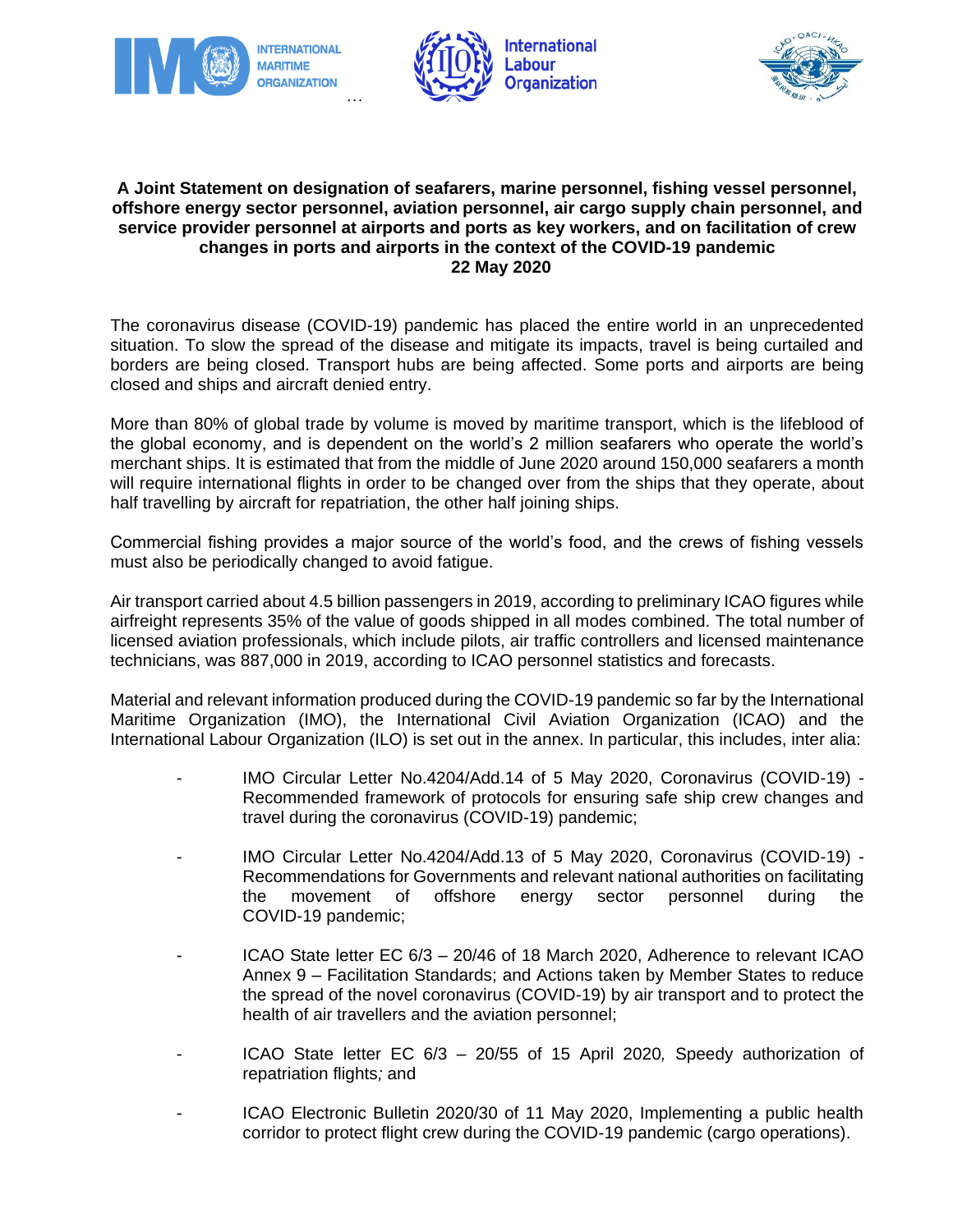We are seeking the support of Governments to facilitate crew changes, operations essential to maintain the global cargo supply chains and operations related to humanitarian aid, medical and relief flights. For humanitarian reasons – and the need to comply with international safety and employment regulations – crew changes cannot be postponed indefinitely.

To facilitate crew changes in ports and airports in the context of the COVID-19 pandemic, we encourage Governments and relevant national and local authorities to:

- designate seafarers, marine personnel, fishing vessel personnel, offshore energy sector personnel, aviation personnel, air cargo supply chain personnel, service provider personnel at airports and ports, regardless of nationality when in their jurisdiction, as 'key workers' providing an essential service;<sup>1</sup>
- grant seafarers, marine personnel, fishing vessel personnel, offshore energy sector personnel, aviation personnel and service provider personnel at airports and ports any necessary and appropriate exemptions from national travel-related, health-related or movement restrictions in order to facilitate their joining or leaving ships, aircraft, airports and cargo facilities;<sup>2</sup>;
- accept, inter alia, official seafarers' identity documents, discharge books, STCW certificates, employment agreements, fishers' work agreements and letters of appointment from the employer, as evidence of being a seafarer, marine personnel, fisher, offshore energy sector personnel or personnel at ports, where necessary, for the purposes of crew/key personnel changes;
- accept, inter alia, official air operator crew identity cards and Crew Member Certificates (CMC) as evidence of being aviation personnel, where necessary, for the purposes of crew changes;
- permit seafarers, marine personnel, fishers and offshore energy sector personnel respectively, to disembark ships in port and transit through their territory (i.e. to an airport) for the purpose of crew changes and repatriation;
- implement appropriate approval and screening protocols for seafarers, marine personnel, fishers, offshore energy sector personnel, and aircraft crew seeking to disembark ships and aircraft, respectively, for the purpose of crew changes and repatriation;
- provide information to ships and aircraft and their crews, on basic protective measures against COVID-19 based on WHO advice;<sup>3</sup>
- adhere to the relevant Annex 9 Standards intended to ensure sustainable air cargo operations and global air cargo supply chain;

 $\mathbf{1}$ See Statement of the Officers of the Special Tripartite Committee of the MLC, 2006 on COVID-19 available at https://www.ilo.org/global/standards/maritime-labour-convention/special-tripartitecommittee/WCMS\_740130/lang--en/index.htm

 $\overline{2}$ Ibid.

<sup>3</sup> <https://www.who.int/emergencies/diseases/novel-coronavirus-2019/advice-for-public>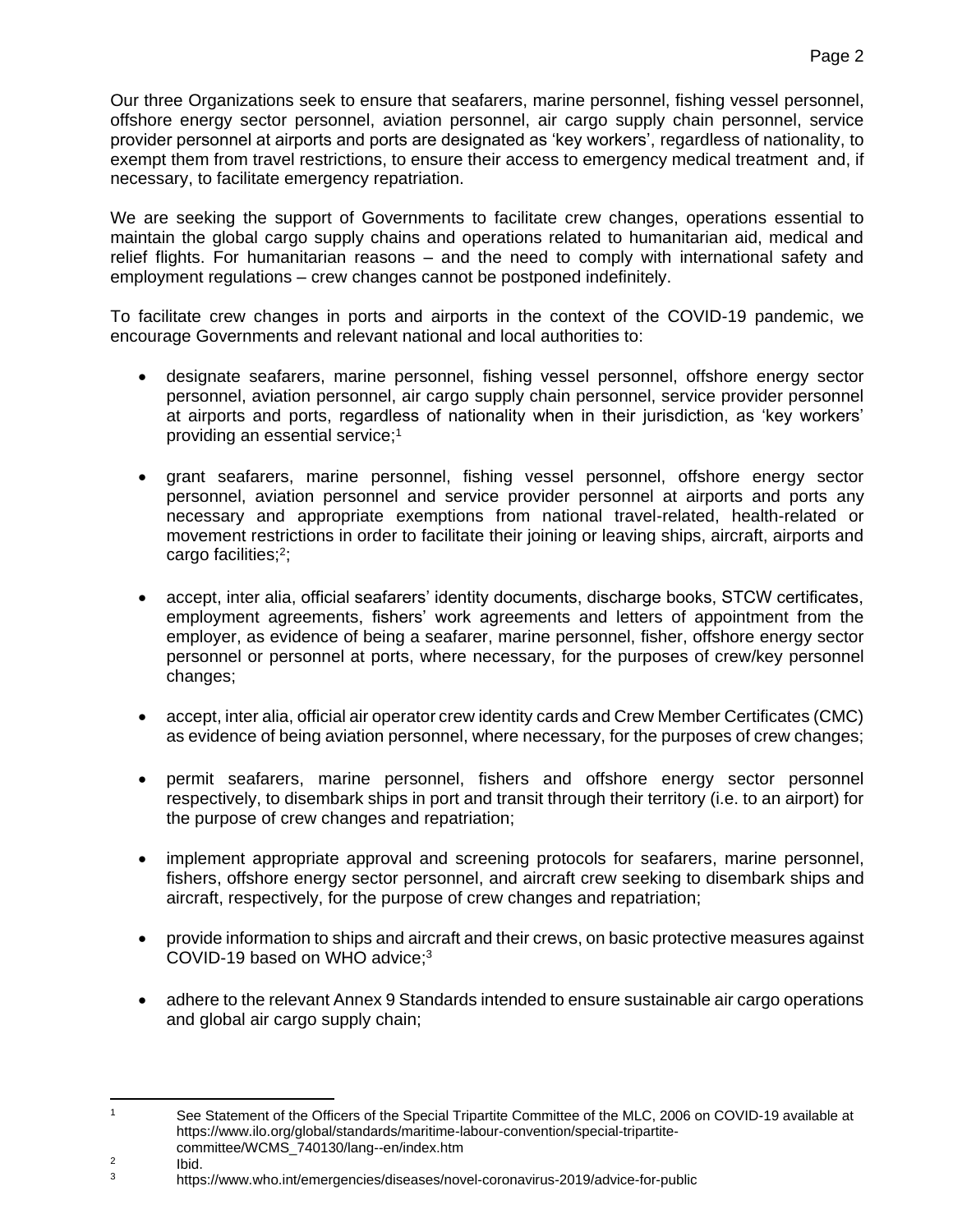- Implement a Public Health Corridor as outlined in the Electronic Bulletin 2020/30 published on 11 May 2020 to protect flight crews of cargo operation;
- expedite authorization of "repatriation flights" and flights for the purpose of conducting crew changes during the COVID-19 pandemic as per State Letter 2020/55 dated 15/04/2020; and
- ensure the avoidance of undue or inadvertent restrictions.

We invite Governments and other stakeholders to bring the contents of this joint statement to the attention of the competent authorities and all concerned.

Fang Liu Secretary General International Civil Aviation Organization (ICAO)

Tew

Kitack Lim Secretary-General International Maritime Organization (IMO)

Guy Lyde

Guy Ryder Director-General International Labour Organization (ILO)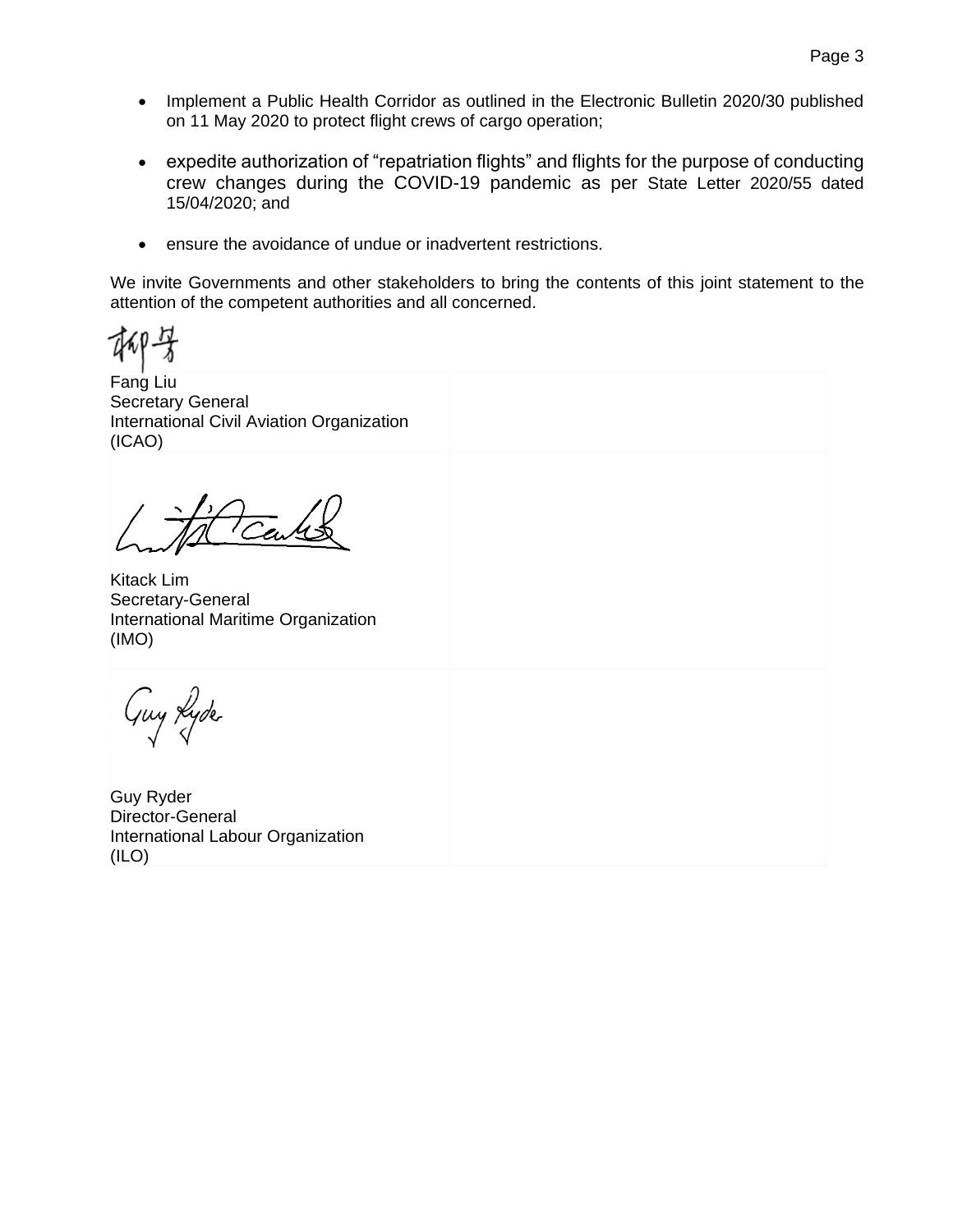## **ANNEX**

- 1 The International Maritime Organization (IMO) has issued the following Circular Letters relevant to seafarers and shipping since the COVID-19 outbreak:
	- Circular Letter No.4204 of 31 January 2020, providing information and guidance on the precautions to be taken to minimize risks to seafarers, passengers and others on board ships from the novel coronavirus (COVID-19);
	- Circular Letter No.4204/Add.1 of 19 February 2020, COVID-19 Implementation and enforcement of relevant IMO instruments;
	- Circular Letter No.4204/Add.2 of 21 February 2020, Joint Statement IMO-WHO on the Response to the COVID-19 Outbreak;
	- Circular Letter No.4204/Add.3 of 2 March 2020, Operational considerations for managing COVID-19 cases/outbreak on board ships prepared by WHO;
	- Circular Letter No.4204/Add.4 of 5 March 2020, ICS Coronavirus (COVID-19) Guidance for ship operators for the protection of the health of seafarers;
	- Circular Letter No.4204/Add.5/Rev.1 of 2 April 2020, Coronavirus (COVID-19) Guidance relating to the certification of seafarers and fishing vessel personnel;
	- Circular Letter No.4204/Add.6 of 27 March 2020, Coronavirus (COVID-19) Preliminary list of recommendations for Governments and relevant national authorities on the facilitation of maritime trade during the COVID-19 pandemic;
	- Circular Letter No.4204/Add.7 of 3 April 2020, Coronavirus (COVID-19) Guidance concerning unforeseen delays in the delivery of ships;
	- Circular Letter No.4204/Add.8 of 14 April 2020, Coronavirus (COVID-19) Video meeting with port State control (PSC) regimes;
	- Circular Letter No.4204/Add.9 of 16 April 2020, Joint Statement IMO-WCO on the integrity of the global supply chain during the COVID-19 pandemic;
	- Circular Letter No.4204/Add.10 of 22 April 2020, Joint Statement IMO-WHO-ILO on medical certificates of seafarers, ship sanitation certificates and medical care of seafarers in the context of the COVID-19 pandemic;
	- Circular Letter No.4204/Add.11 of 24 April 2020, EC Guidelines on protection of health, repatriation and travel arrangements for seafarers, passengers and other persons on board ships;
	- Circular Letter No.4204/Add.12 of 27 April 2020, Coronavirus (COVID-19) Declaration by Port Authorities Roundtable (PAR) members in view of the global COVID-19 situation;
	- Circular Letter No.4204/Add.13 of 5 May 2020, Coronavirus (COVID-19) Recommendations for Governments and relevant national authorities on facilitating the movement of offshore energy sector personnel during the COVID-19 pandemic;
	- Circular Letter No.4204/Add.14 of 5 May 2020, Coronavirus (COVID-19) Recommended framework of protocols for ensuring safe ship crew changes and travel during the coronavirus (COVID-19) pandemic;
	- Circular Letter No.4204/Add.15 of 6 May 2020, Coronavirus (COVID-19) Personal protective equipment; and
	- Circular Letter No.4204/Add.16 of 6 May 2020, Coronavirus (COVID-19) COVID-19 related guidelines for ensuring a safe shipboard interface between ship and shore-based personnel.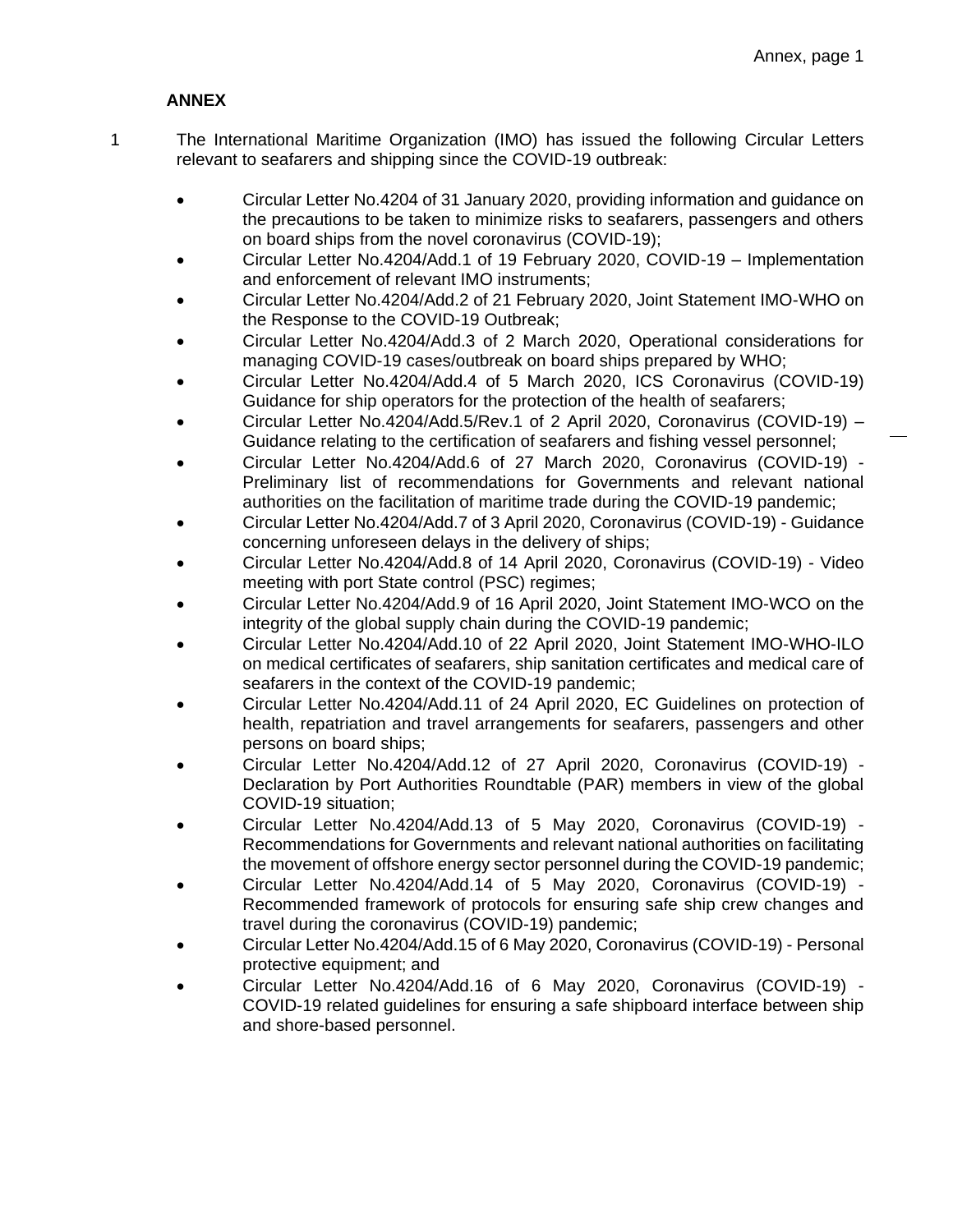- 2 The International Civil Aviation Organization (ICAO) has issued, since the COVID-19 outbreak, the following State Letters Electronic Bulletins, statements and declarations to provide information and updates to Member States and remind them of their obligations towards the air transport stakeholders:
	- Electronic Bulletin *2020/06 Novel Corona Virus Epidemic in China 24/01/2020;*
	- Electronic Bulletin 2020/09 Ongoing Developments Regarding the Novel Coronavirus (2019-nCoV) Outbreak 30/01/2020*;*
	- Electronic Bulletin 2020/27 Repatriation of COVID-19 Human Remains by Air 06/05/2020;
	- Electronic Bulletin 2020/30 Implementing a Public Health Corridor To Protect Flight Crew During the COVID-19 Pandemic (Cargo Operations) 11/05/2020;
	- State Letter 2020/15 State support to prevent the spread of Novel Coronavirus Disease (COVID-19) 13/02/2020;
	- Joint ICAO/WHO Statement of 6/03/2020 *on COVID-19*;
	- ICAO Council Declaration of 9 March 2020 relating to the outbreak of novel coronavirus (COVID-19);
	- State Letter 2020/46 Adherence to relevant ICAO Annex 9 Facilitation Standards; and Actions taken by Member States to reduce the spread of the novel coronavirus (COVID-19) by air transport and to protect the health of air travellers and the aviation personnel 18/03/2020;
	- State Letter 2020/47 Implementation of contingency arrangements to reduce the risks of the spread of COVID-19 20/03/2020*;*
	- State Letter 2020/50 Operational measures to ensure safe operations during the COVID-19 pandemic 03/04/2020*;*
	- State Letter 2020/55 Speedy authorization of "repatriation flights" during the COVID-19 pandemic period 15/04/2020*;* and
	- State letter 2020/58 Nomination of a Subject Matter Expert for the Task Force on health issues outbreaks in aviation 12/05/2020*.*
- 3 Relevant material of the International Labour Organization (ILO)

The International Labour Organization (ILO) is addressing all aspects of the impact of COVID-19 on the world of work, through the protection of people, jobs, incomes and enterprises. It calls for global cooperation and national solutions that relies on social dialogue and ILO normative framework, including the Maritime Labour Convention, 2006, as amended (MLC, 2006).

Specific to the maritime and civil aviation sectors, it has, among other things:

- issued an *[Information note](https://www.ilo.org/global/standards/maritime-labour-convention/WCMS_741024/lang--en/index.htm) on maritime labour issues and COVID-19*;
- issued a sectoral brief on *COVID-19 and maritime shipping & fishing*;
- issued a sectoral brief on *COVID-19 and civil aviation*:
- addressed letters to more than 60 countries that have ratified the MLC, 2006 with a request to adopt without delay all measures within reach to ensure that seafarers on board cruise ships can be repatriated.

Furthermore, the Officers of the Special Tripartite Committee of the Maritime Labour Convention, 2006, have issued a *Statement of the Officers of the STC on the coronavirus disease (COVID-19)*, and the ILO, the IMO and WHO, have issued a *Joint Statement IMO-WHO-ILO on medical certificates of seafarers, ship sanitation certificates and medical care of seafarers in the context of the COVID-19 pandemic.*